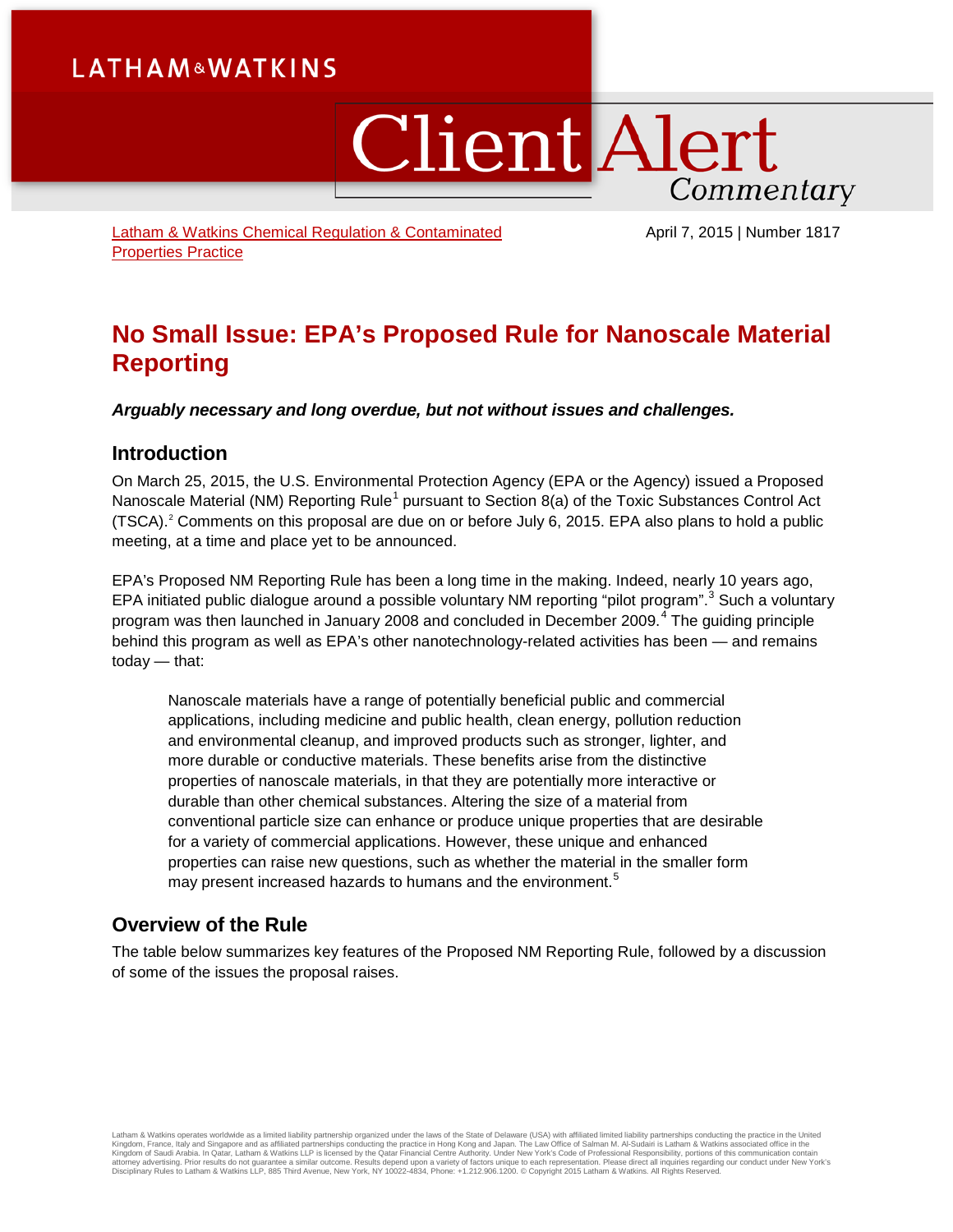| <b>Proposed NM Reporting Rule</b>                     |                              |                                        |                                   |  |  |  |  |  |
|-------------------------------------------------------|------------------------------|----------------------------------------|-----------------------------------|--|--|--|--|--|
| Who?                                                  | When?                        | <b>What Information?</b>               | <b>Exemptions</b>                 |  |  |  |  |  |
| Person who either                                     | For Person (1): Six months   | The following information "to the      | Exempt chemical substances:       |  |  |  |  |  |
|                                                       | after final rule's effective | extent that it is known or reasonably  |                                   |  |  |  |  |  |
| (1) Manufactures, imports or                          | date                         | ascertainable by the person            | (1) A chemical substance for      |  |  |  |  |  |
| processes a "reportable                               |                              | reporting" <sup>14</sup> :             | which a Premanufacture            |  |  |  |  |  |
| chemical substance" in a                              | For Person (2): 135 days     |                                        | Notification (PMN) was            |  |  |  |  |  |
| "discrete form" within three                          | prior to commencing          | (1) The common or trade name, the      | provided on or after January      |  |  |  |  |  |
| years of final rule's effective                       | manufacture, import or       | specific chemical identity             | 1, 2005 as long as the PMN        |  |  |  |  |  |
| date or                                               | processing                   | including the correct Chemical         | covered the substance in its      |  |  |  |  |  |
|                                                       |                              | Abstracts (CA) Index Name and          | "discrete form."                  |  |  |  |  |  |
| Proposes to manufacture,<br>(2)                       |                              | available Chemical Abstracts           |                                   |  |  |  |  |  |
| import or process a "reportable                       |                              | Service (CAS) Registry Number,         | (2) Zinc oxide                    |  |  |  |  |  |
| chemical substance" in a                              |                              | and the molecular structure of         |                                   |  |  |  |  |  |
| "discrete form" after the final                       |                              | each chemical substance or             | (3) Nanoclays                     |  |  |  |  |  |
| rule's effective date.                                |                              | mixture.                               |                                   |  |  |  |  |  |
|                                                       |                              |                                        | (4) "Substances manufactured      |  |  |  |  |  |
| Key Definitions:                                      |                              | (2) Material characteristics including | at the nanoscale as part of a     |  |  |  |  |  |
|                                                       |                              | particle size, morphology and          | film on a surface"                |  |  |  |  |  |
| "Reportable chemical                                  |                              | surface modifications.                 |                                   |  |  |  |  |  |
| substance" means "a chemical                          |                              |                                        | $(5)$ DNA                         |  |  |  |  |  |
| substance that is solid at 25 °C                      |                              | (3) Physical/chemical properties.      | $(6)$ RNA                         |  |  |  |  |  |
| and atmospheric pressure that                         |                              |                                        |                                   |  |  |  |  |  |
| is manufactured or processed                          |                              | (4) The maximum weight percentage      | (7) Proteins                      |  |  |  |  |  |
| in a form where the primary                           |                              | of impurities and byproducts           |                                   |  |  |  |  |  |
| particles <sup>6</sup> , aggregates <sup>7</sup> , or |                              | resulting from the manufacture,        | (8) Chemical substances which     |  |  |  |  |  |
| agglomerates <sup>8</sup> are in the size             |                              | processing, use or disposal of         | dissociate completely in          |  |  |  |  |  |
| range of 1-100 nm and exhibit                         |                              | each chemical substance.               | water to form ions that are       |  |  |  |  |  |
| unique and novel                                      |                              | (5) Annual production volume for the   | smaller than one nanometer        |  |  |  |  |  |
| characteristics or properties                         |                              | previous three years before the        |                                   |  |  |  |  |  |
| because of their size. A                              |                              | effective date of the final rule and   | Exempt persons (defined the       |  |  |  |  |  |
| reportable chemical substance                         |                              | estimate of the maximum                | same as the current $8(a)$        |  |  |  |  |  |
| does not include a chemical                           |                              | production volume for any              | regulations with the exception of |  |  |  |  |  |
| substance that only has trace                         |                              | consecutive 12-month period            | $(1)$ below):                     |  |  |  |  |  |
| amounts of primary particles,                         |                              |                                        |                                   |  |  |  |  |  |
| aggregates, or agglomerates in                        |                              | during the next two years of           |                                   |  |  |  |  |  |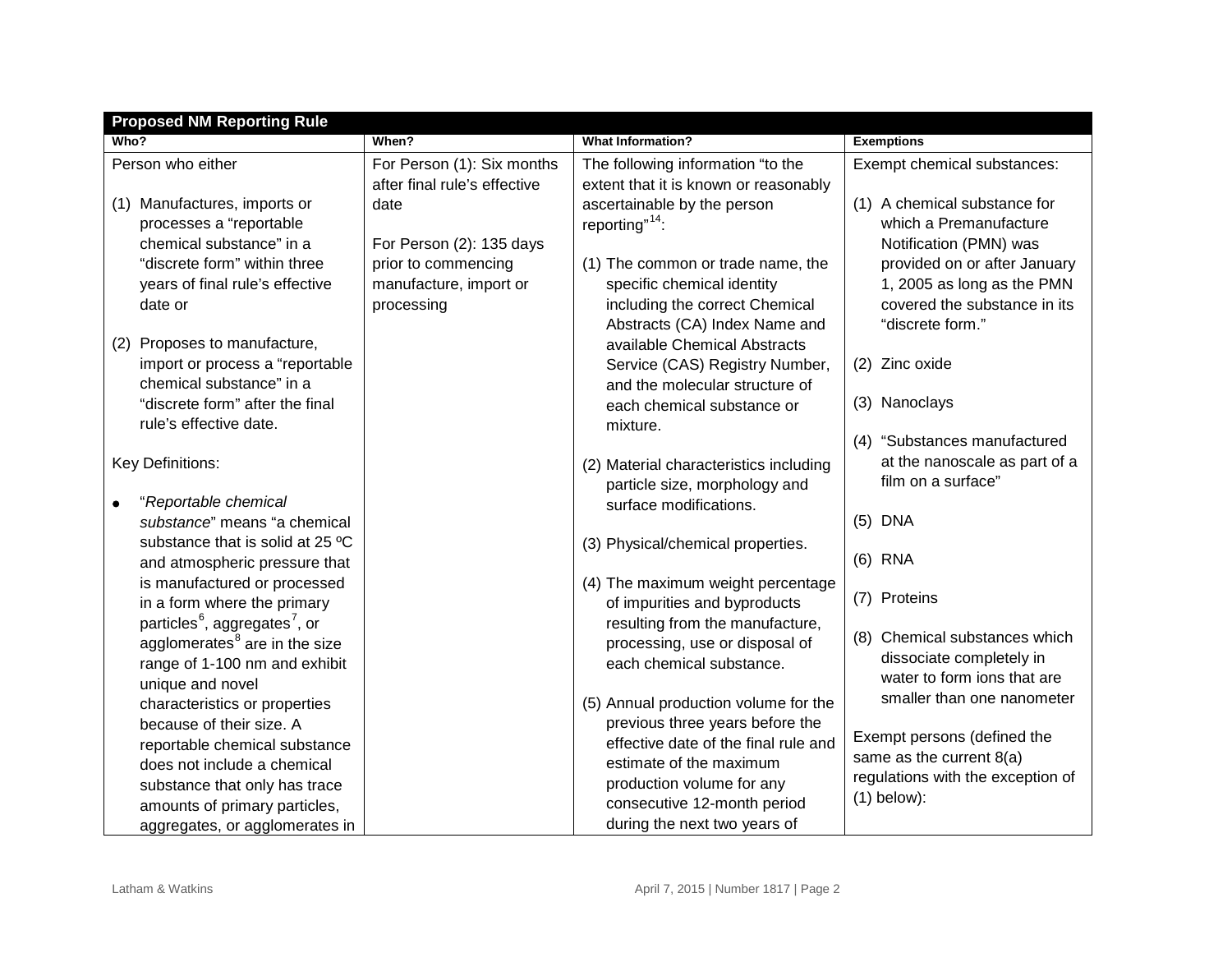|      | <b>Proposed NM Reporting Rule</b>                      |       |                                      |     |                               |  |  |
|------|--------------------------------------------------------|-------|--------------------------------------|-----|-------------------------------|--|--|
| Who? |                                                        | When? | <b>What Information?</b>             |     | <b>Exemptions</b>             |  |  |
|      | the size range of 1-100 nm,                            |       | production after the final effective |     | (1) Small manufacturers or    |  |  |
|      | such that the chemical                                 |       | date of this rule. Persons who       |     | processors, which would be    |  |  |
|      | substance does not exhibit the                         |       | propose to manufacture or            |     | defined different differently |  |  |
|      | unique and novel                                       |       | process and who are subject to       |     | than the current $8(a)$       |  |  |
|      | characteristics or properties                          |       | the 135 days prior to                |     | regulation to mean "any       |  |  |
|      | because of particle size." <sup>9</sup>                |       | commencement reporting               |     | manufacturer or processor     |  |  |
|      |                                                        |       | requirement, must report the         |     | whose total annual sales,     |  |  |
|      | "Discrete form" <sup>10</sup> means that               |       | estimated maximum 12-month           |     | when combined with those of   |  |  |
|      | the substance "differs from                            |       | production volume and the            |     | its parent company (if any),  |  |  |
|      | another form of the same                               |       | estimated maximum production         |     | are less than US\$4 million.  |  |  |
|      | reportable chemical substance                          |       | volume for any consecutive 12-       |     |                               |  |  |
|      | in that either:                                        |       | month period during the first        | (2) | Any person who imports or     |  |  |
|      |                                                        |       | three years of production.           |     | processes or proposes to      |  |  |
|      | (1) The change in the reportable                       |       |                                      |     | import or process a           |  |  |
|      | chemical substance is due to                           |       | (6) Use information describing the   |     | reportable chemical           |  |  |
|      | all of the following:                                  |       | category of each use by function     |     | substance solely as part of   |  |  |
|      |                                                        |       | and application, estimates of the    |     | an article.                   |  |  |
| (i)  | There is a change in process                           |       | amount manufactured or               |     |                               |  |  |
|      | to affect a change in size                             |       | processed for each category of       | (3) | Any person who imports,       |  |  |
|      | and/or a change in one or                              |       | use and estimates of the             |     | manufactures, processes or    |  |  |
|      | more of the properties of the                          |       | percentage in the formulation for    |     | proposes to import,           |  |  |
|      | reportable chemical                                    |       | each use.                            |     | manufacture or process a      |  |  |
|      | substances identified in (iii);                        |       |                                      |     | reportable chemical           |  |  |
|      | There is a size variation in the                       |       | (7) Detailed methods of              |     | substance solely as a         |  |  |
| (11) |                                                        |       | manufacturing or processing.         |     | byproduct.                    |  |  |
|      | mean particle size that is<br>greater than 7 times the |       |                                      |     |                               |  |  |
|      | standard deviation of the mean                         |       | (8) Exposure information with        | (4) | Any person who imports,       |  |  |
|      |                                                        |       | estimates of the number of           |     | manufactures, processes or    |  |  |
|      | particle size (+/- 7 times the                         |       | individuals exposed in their         |     | proposes to import,           |  |  |
|      | standard deviation); and                               |       | places of employment,                |     | manufacture or process a      |  |  |
|      | (iii) There is a measured change in                    |       | descriptions and duration of the     |     | reportable chemical           |  |  |
|      | at least one of the following                          |       | occupational tasks that cause        |     | substance solely as an        |  |  |
|      | properties, zeta potential <sup>11</sup> ,             |       | such exposure, descriptions and      |     | impurity.                     |  |  |
|      |                                                        |       | estimates of any general             |     |                               |  |  |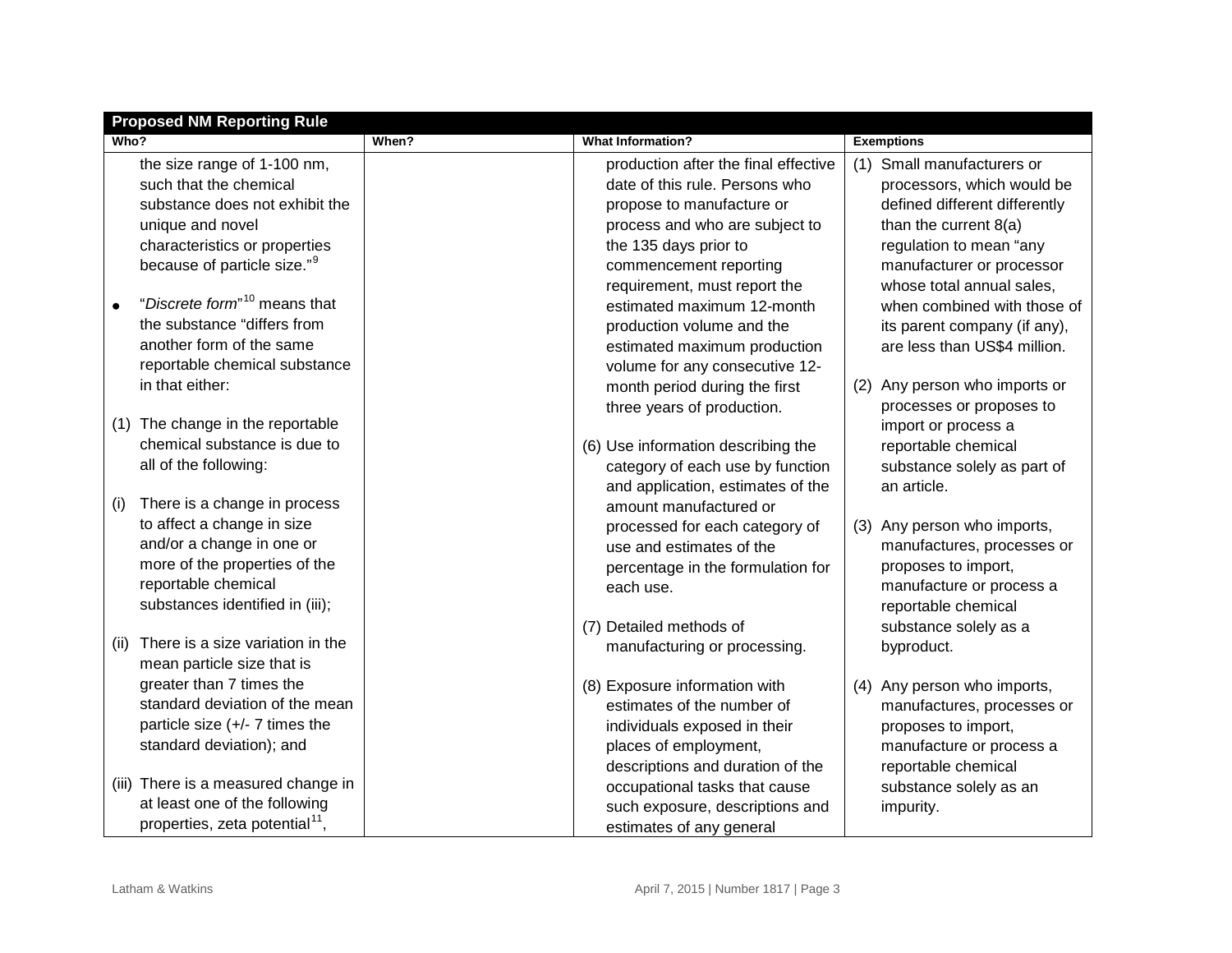| <b>Proposed NM Reporting Rule</b>              |                                   |                                      |                                |  |  |  |  |  |
|------------------------------------------------|-----------------------------------|--------------------------------------|--------------------------------|--|--|--|--|--|
| Who?                                           | When?<br><b>What Information?</b> |                                      | <b>Exemptions</b>              |  |  |  |  |  |
| specific surface area <sup>12</sup> ,          |                                   | population or consumer               | (5) Any person who imports,    |  |  |  |  |  |
| dispersion stability, or surface               |                                   | exposures.                           | manufactures, processes or     |  |  |  |  |  |
| reactivity <sup>13</sup> , is greater than $7$ |                                   |                                      | proposes to import,            |  |  |  |  |  |
| times the standard deviation of                |                                   | (9) Release information with         | manufacture or process a       |  |  |  |  |  |
| the measured value $(+/- 7)$                   |                                   | estimates of the amounts             | reportable chemical            |  |  |  |  |  |
| times the standard deviation);                 |                                   | released, descriptions and           | substance solely as a non-     |  |  |  |  |  |
|                                                |                                   | duration of the activities that      | isolated intermediate.         |  |  |  |  |  |
| The reportable chemical<br>(2)                 |                                   | cause such releases, and             |                                |  |  |  |  |  |
| substance has a different                      |                                   | whether releases are directly to     | Any person who imports,<br>(6) |  |  |  |  |  |
| morphology. Examples of                        |                                   | the environment or to control        | manufactures, processes or     |  |  |  |  |  |
| morphologies include but are                   |                                   | technology.                          | proposes to import,            |  |  |  |  |  |
| not limited to sphere, rod,                    |                                   |                                      | manufacture or process a       |  |  |  |  |  |
| ellipsoid, cylinder, needle, wire,             |                                   | (10) Risk management practices       | reportable chemical            |  |  |  |  |  |
| fiber, cage, hollow shell, tree,               |                                   | describing protective equipment      | substance in small quantities  |  |  |  |  |  |
| flower, ring, torus, cone and                  |                                   | for individuals, engineering         | solely for research and        |  |  |  |  |  |
| sheet; or                                      |                                   | controls, control technologies       | development.                   |  |  |  |  |  |
|                                                |                                   | used, any hazard warning             |                                |  |  |  |  |  |
| A reportable chemical<br>(3)                   |                                   | statement, label, safety data        | Exempt information:            |  |  |  |  |  |
| substance that is coated with                  |                                   | sheet, customer training, or         |                                |  |  |  |  |  |
| another chemical substance or                  |                                   | other information which is           | (1) Information already        |  |  |  |  |  |
| mixture at the end of                          |                                   | provided to any person who is        | submitted under the            |  |  |  |  |  |
| manufacturing or processing                    |                                   | reasonably likely to be exposed      | <b>Nanoscale Materials</b>     |  |  |  |  |  |
| has a coating that consists of a               |                                   | to this substance regarding          | Stewardship Program.           |  |  |  |  |  |
| different chemical substance or                |                                   | protective equipment or              |                                |  |  |  |  |  |
| mixture."                                      |                                   | practices for safe handing,          |                                |  |  |  |  |  |
|                                                |                                   | transport, use or disposal.          |                                |  |  |  |  |  |
|                                                |                                   | (11) Existing data concerning health |                                |  |  |  |  |  |
|                                                |                                   | and environmental effects.           |                                |  |  |  |  |  |
|                                                |                                   |                                      |                                |  |  |  |  |  |
|                                                |                                   |                                      |                                |  |  |  |  |  |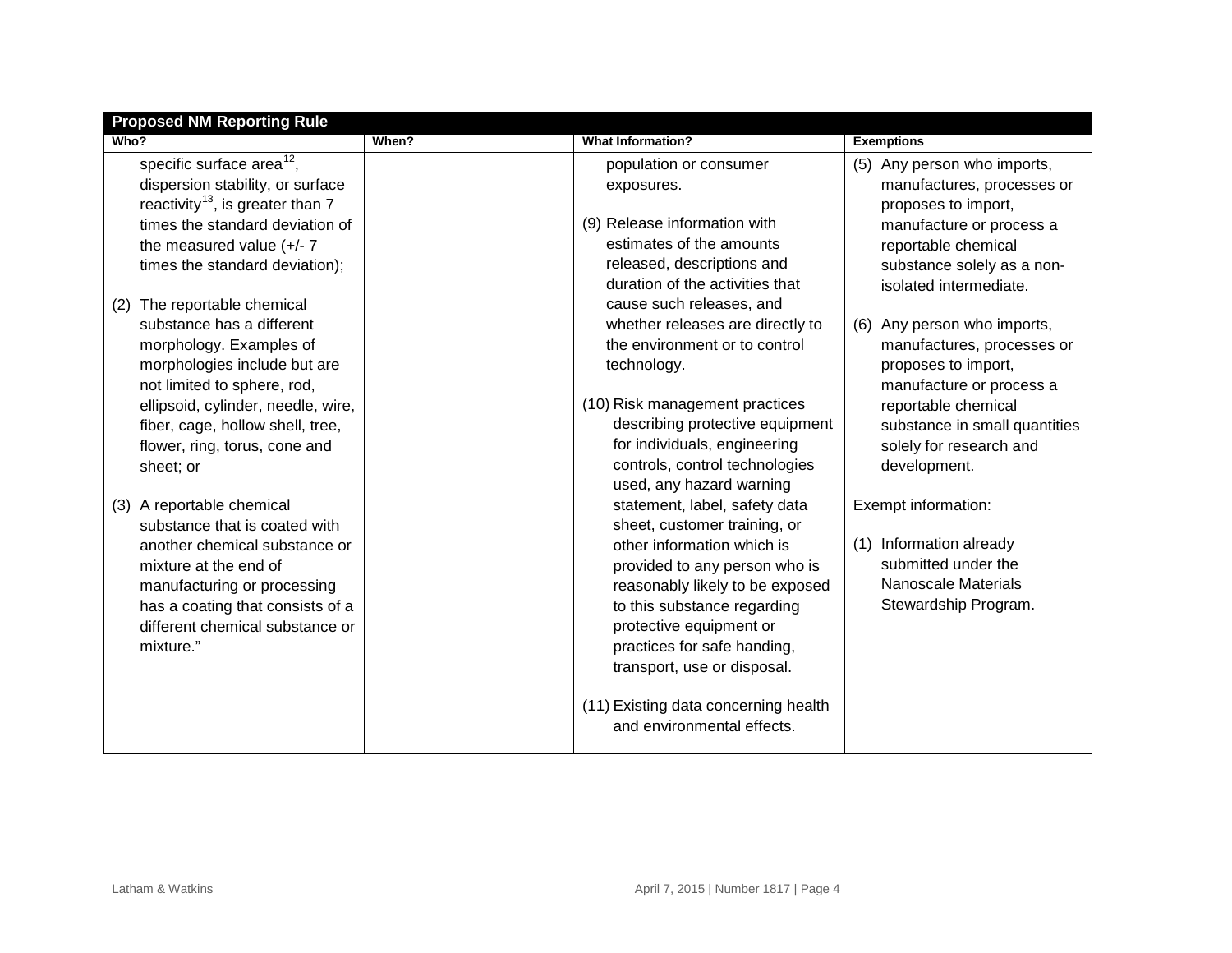## **Discussion**

The Proposed NM Reporting Rule raises a number of issues for public comment. In the Preamble, EPA requests comment on the following specific issues:

- *Nanomaterial Definition*. Each aspect of the proposed approach for identifying a "reportable chemical substance" in a "discrete form."
- *Timeframe for Reporting Prior to Commencement*. Whether the 135-day advance reporting timeframe for persons who propose to manufacture, import or process a reportable chemical substance in a discrete form is appropriate.
- *Costs of Reporting*. Additional data and information pertaining to the cost of the proposed reporting, including "data or other measures of the number of and potential growth in the number of commercial nanoscale materials or firms that might manufacture or process such materials."<sup>[15](#page-6-14)</sup>
- *Electronic Reporting*. The proposed requirement for electronic reporting, including "feedback on how electronic reporting mechanisms affect reporting entities in terms of reporting time, added efficiencies and potential burden associated with training to use the electronic systems."
- *Possible Future Periodic Reporting Similar to CDR*. "[T]he possibility of a future rule that would require periodic reporting of chemical substances manufactured at the nanoscale, similar to reporting that occurs under the Chemical Data Reporting (CDR) rule at 40 CFR part 711" but with modifications, such as, for example, with a lower production threshold than the CDR's 25,000 pounds.

In addition to the foregoing specific issues, the Proposed NM Reporting Rule raises additional issues that EPA does not identify, seek comment on or otherwise discuss in the Preamble. A few examples of such additional issues include:

- *Information Available to Importers and Processors*. Whether importers and processors would normally receive sufficient information to identify nanomaterials that would trigger the reporting requirement and the degree to which these persons can rely on the upstream manufacturer's representations.
- *"Known" and "Reasonably Ascertainable" Standard*. When is information "known" or "reasonably ascertainable," and in particular, whether the "reasonably ascertainable" requirement would trigger an affirmative obligation to conduct certain types of testing, surveys and other data generation activities.
- *Confidential Business Information*. Whether the Proposed NM Reporting Rule may raise unique confidential business information issues given the evolving and competitive environment for the development and application of nanotechnology.

## **Conclusion**

EPA's Proposed NM Reporting Rule, while arguably necessary and long overdue, would have potentially significant implications throughout the nanotechnology value chain. The proposal, if finalized, would establish key definitions of when a material at the nanoscale qualifies as a discrete chemical for regulatory purposes and would provide the vehicle for EPA to collect "known" and "reasonably ascertainable" information on hundreds of such nanoscale materials. EPA plans to use this information to inform its own nanoscale material research programs as well as for risk assessment that could lead to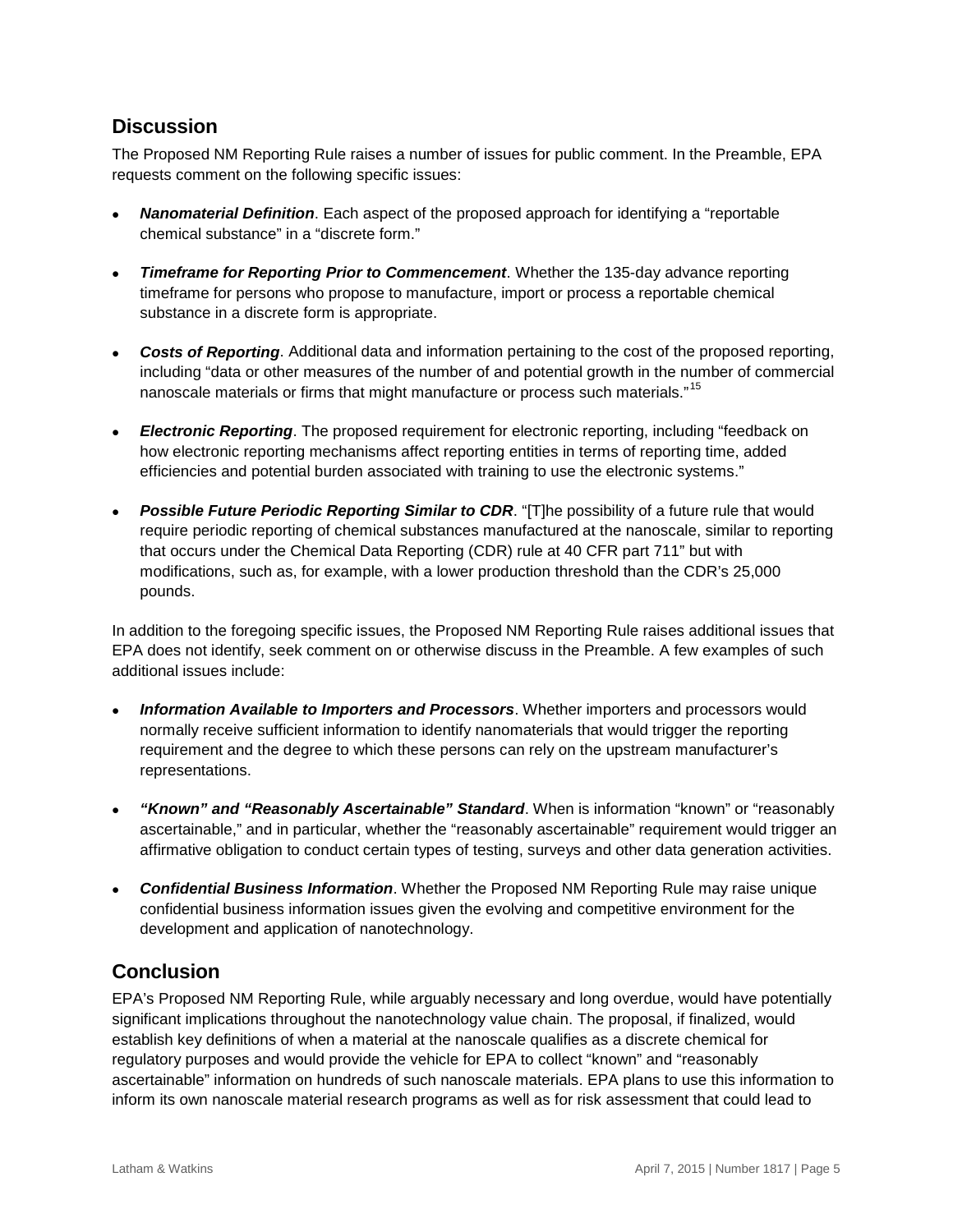future regulation. Notably, information would be submitted electronically and made readily available to the public absent a confidential business information claim; therefore, any gaps in information on particular nanoscale materials would become readily apparent not only to EPA, but also to the public. The forthcoming comment period will provide an important opportunity to articulate issues and concerns.

If you have questions about this *Client Alert*, please contact one of the co-chairs listed below of our Chemical Regulation and Contaminated Properties Practice Group or the Latham lawyer with whom you normally consult:

#### **[Julia A. Hatcher](https://www.lw.com/people/julia-hatcher)**

[julia.hatcher@lw.com](mailto:julia.hatcher@lw.com) +1.202.637.2200 Washington, D.C.

#### **[Gary P. Gengel](http://www.lw.com/people/gary-gengel)**

[gary.gengel@lw.com](mailto:gary.gengel@lw.com) +1.212.906.4690 New York NY

#### **[Kelly E. Richardson](http://www.lw.com/people/kelly-richardson)**

[kelly.richardson@lw.com](mailto:kelly.richardson@lw.com) +1.858.523.3979 San Diego, CA

#### **You Might Also Be Interested In**

**[Prosecutors Strike Gold in Retailers' Dumpsters with Hazardous Waste Enforcement Actions](http://www.lw.com/thoughtLeadership/LW-prosecutors-strike-gold-in-retailers-dumpster-waste-enforcement-actions) [The Regulation of Follow-on Biologics](https://www.lw.com/thoughtLeadership/regulation-of-follow-on-biologics) [FAA to Begin Integrating Small Unmanned Aircraft Systems into the National Airspace](https://www.lw.com/thoughtLeadership/LW-faa-begin-integrating-small-unmanned-aircraft-systems-into-national-airspace)  [3D Printing: A New Technology Challenges the Existing Intellectual Property Framework](https://www.lw.com/thoughtLeadership/three-d-printing-new-technology) [FDA Moves to Clarify Nanotechnology Guidelines](https://www.lw.com/thoughtLeadership/fda-clarifies-nanotechnology-guidelines)**

*Client Alert* is published by Latham & Watkins as a news reporting service to clients and other friends. The information contained in this publication should not be construed as legal advice. Should further analysis or explanation of the subject matter be required, please contact the lawyer with whom you normally consult. The invitation to contact is not a solicitation for legal work under the laws of any jurisdiction in which Latham lawyers are not authorized to practice. A complete list of Latham's *Client Alerts* can be found at [www.lw.com.](http://www.lw.com/) If you wish to update your contact details or customize the information you receive from Latham & Watkins, visit<http://events.lw.com/reaction/subscriptionpage.html> to subscribe to the firm's global client mailings program.